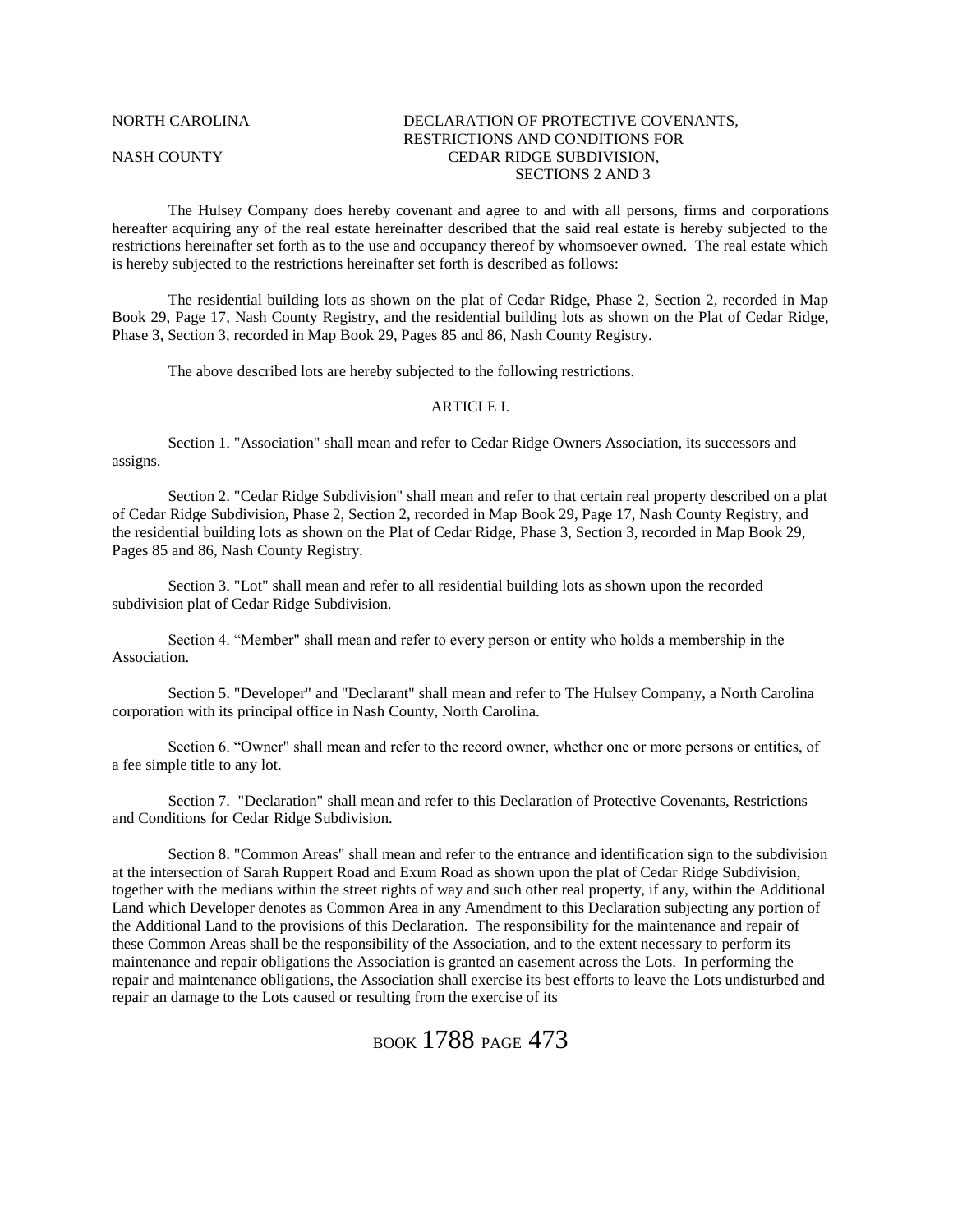rights hereunder. Common Area shall further mean and include any and all other real or personal property owned, leased or maintained by the Association for the common use and enjoyment of the owners.

Section 9. "Additional Land" shall mean and refer to the real estate not subjected herein to the provisions of the Declaration described in a deed to Declarant recorded in Book 1715, Page 830, Nash County Registry.

### ARTICLE II. MEMBERSHIP IN ASSOCIATION

Section 1. Membership. Every person or entity who is a record owner of a fee or undivided fee interest in any Lot shall be a member of the Association. The foregoing is not intended to include any person or entity who hold an interest merely as security for the performance of an obligation. Membership shall be appurtenant to and may not be separated from ownership of any Lot. Ownership of a Lot shall be the sole qualification for membership. As evidence of each Owner's membership, each owner shall deliver to the office of the Association a photocopy of the page(s) of the deed(s) which contains the name of the Member and the Lot(s) owned by such member.

Section 2. Suspension of Membership. During any period in which a Member shall be in default in the payment of any assessment levied by the Association which constitutes a lien upon the Member's Lot(s) the voting rights of such Member may be suspended by the Board of Directors until such assessment has been paid.

Section 3. Voting Rights. All Members shall be entitled to one vote for each Lot in which they hold the interest required for membership. When more than one person holds such interest in any Lot, all such persons shall be Members. The one vote for such Lot shall be exercised as they among themselves determine, but in no event shall more than one vote be cast with respect to any Lot, and no fractional vote may be cast with respect to any lot.

#### ARTICLE III ASSOCIATION MAINTENANCE

The Association, acting through its Board of Directors, shall provide maintenance, replacement and repairs to the Common Areas.

#### ARTICLE IV ASSESSMENTS

Section 1. Creation of the Lien and Personal obligation of Assessments. The Owner of a Lot by acceptance of a deed therefor shall be deemed to covenant and agree to pay the Association annual assessments or charges. The assessments, together with such interest thereon and costs of collection thereof, as hereinafter provided shall be a charge on the Lot and shall be a continuing lien upon the Lot against which each such assessment is made. Each such assessment, together with such interest, costs, and reasonable attorney's fees shall also be the personal obligation of the person who was the Owner of the Lot at the time when the assessment fell due and shall not pass to his successors in title as a personal obligation unless expressly assumed, regardless of the fact it is a lien on the Lot.

Section 2. Purpose of Assessments. The assessments levied by the Association shall be used exclusively. for the purpose of defraying the cost of the Association in performing its duties and exercising its authority as outlined in this Declaration, and its By-Laws, including, but not limited to, payment of premiums for liability insurance, taxes, if any, and maintenance, replacement and repair of the Common Area and any improvements thereon. All monies collected by the Association shall be treated as the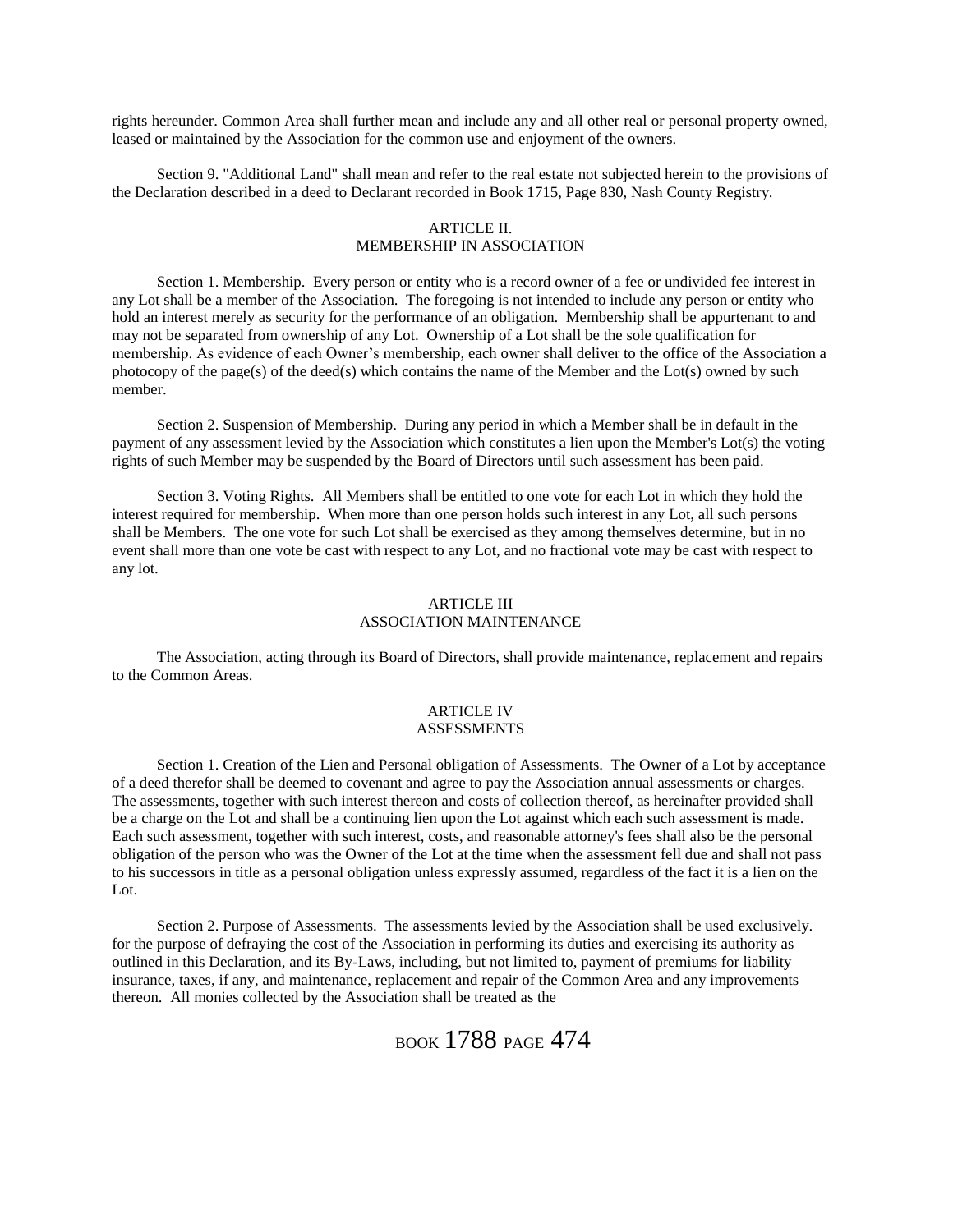separate property of the Association, and such monies may be applied by the Association to the payment of any expense incurred in the administration of the Association, or to the proper undertaking of all acts and duties imposed upon it or authorized by virtue of this Declaration and the By-Laws of the Association. As monies for any assessment are paid to the Association by any owner, the same may be commingled with monies paid to the Association by other Owners. Although all funds and common surplus, including other assets of the Association, and any increments thereto shall be held for the benefit of the Members, no Member shall have the right to assign, hypothecate, pledge or in any manner transfer his interest therein, except as an appurtenance to his Lot. When an owner shall cease to be a Member by reason of his divestment of ownership of such Lot, by whatever means, the Association shall not be required to account to such Member for any share of the fund or assets of the Association, or which may have been paid to the Association by such Member, as all monies which any Member has paid to the Association shall be and constitute an asset of the Association which may be used in the operation and management of the Association.

Section 3. Basis and Maximum of Annual Assessments. The initial annual assessment for each Lot shall not be in excess of Twenty and no/100 Dollars (\$20.00) per Lot.

(a) From and after December 31, 2002, the annual assessment may be increased effective January 1 of each year without a vote of the membership, by a percentage which may not exceed the percentage increase reflected in the U. S. City Average, Consumer Price Index - United States and selected areas for urban wage earners and clerical workers, all items most recent index and percentage changes from selected dates (published by the U.S. Bureau of Labor Statistics, Washington, D.C.), or such other Index as may succeed the Consumer Price Index, for the Twelve month period ending the preceding September 1.

(b) From and after December 31, 2002, the annual assessment may be increased above that established by the Consumer Price Index formula by an affirmative vote of the Members, whether voted in person or by proxy, at a meeting duly called for this purpose, written notice of which setting forth the purpose of the meeting, shall be sent to all Members not less than ten (10) days nor more than fifty (50) days in advance of the meeting.

(c) In establishing the annual assessment for any assessment year, the Board of Directors shall consider all current costs and expenses of the Association, any accrued debts, and reserves for future needs, but it may not fix the annual assessment in an amount in excess of the same derived by application of the Consumer Price Index formula provided in Subsection (a) without the consent of Members required by Subsection (b) of this Section.

(d) The Board of Directors may decrease the annual assessment from time to time if in its opinion a decrease is prudent.

Section 4. Quorum for Any Action Authorized Under Sections 2 and 3. At the first meeting called, as provided in Sections 2 and 3 hereof, the presence at the meeting of Members or of proxies entitled to cast one-tenth (1/10) of the votes of the membership shall constitute a quorum. If the required quorum is not forthcoming at any meeting, another meeting may be called, subject to the notice requirement set forth in Section 3, and the required quorum at any such subsequent meeting shall be one-half (1/2) of the required quorum at the preceding meeting. No such subsequent meeting shall be held more than sixty (60) days following the preceding meeting.

Section 5. Uniform Rate. Annual assessments must be fixed at a uniform rate for all Lots and shall be collected annually or upon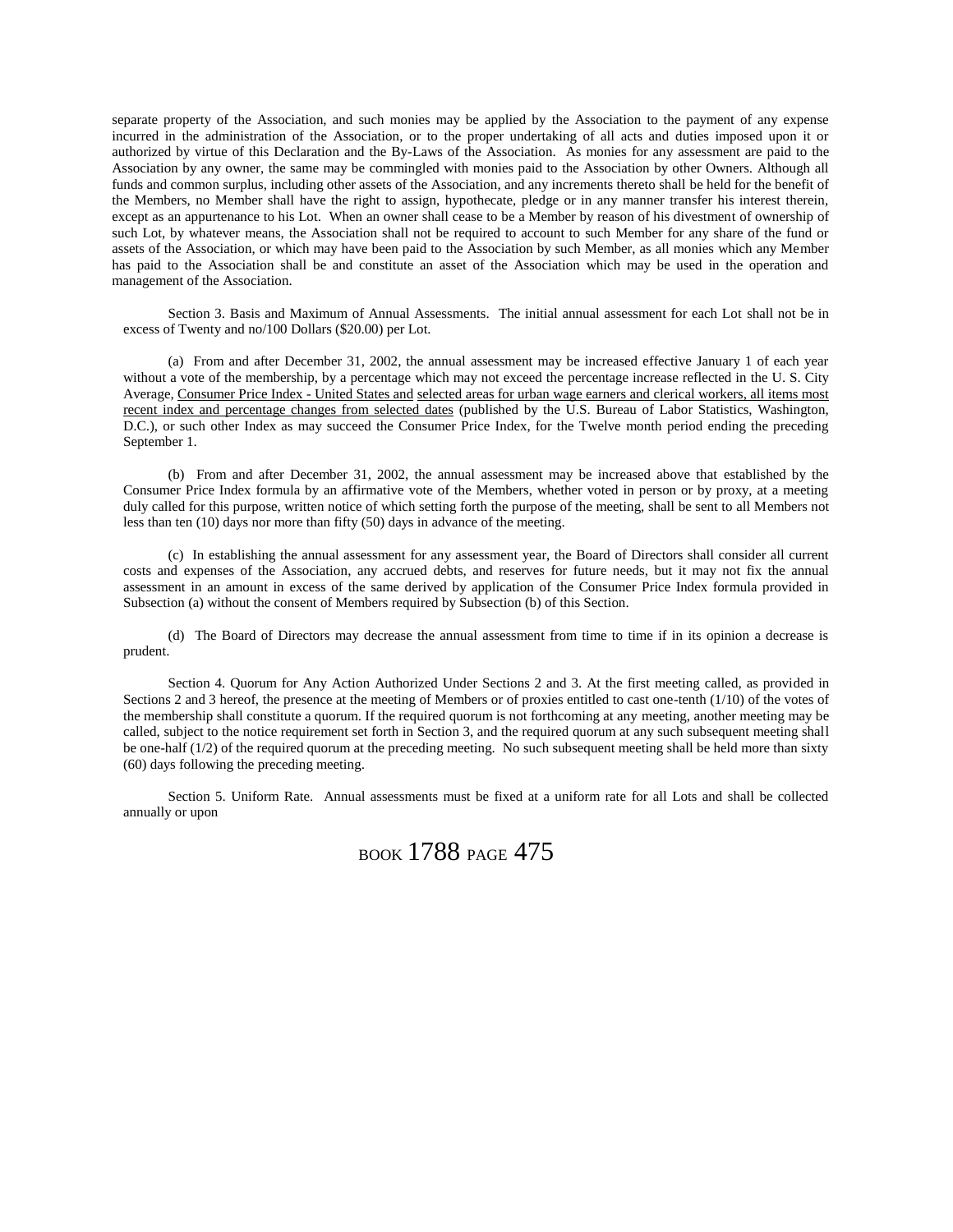such other basis as the Board of Directors shall deem advisable. Provided, however, that assessments levied for the cost of reconstruction, maintenance, repair or replacement of improvements due to the willful or negligent acts of a Lot Owner, his family, guests or invitees, shall be assessed against the Lot(s) and its owner(s) and shall be collected within ten (10) days following completion of said reconstruction, maintenance, repair or replacement.

Section 6. Date of Commencement of Annual Assessments Due Dates. The annual assessments provided for herein shall commence as to each Lot on the first day of the month following the conveyance to an Owner by Developer. Provided,. however, assessments on unimproved Lots conveyed by Developer shall not commence until the certificate of occupancy is issued by Nash County for the dwelling constructed upon the Lot, but in any event twelve (12) months following conveyance of the unimproved Lot. The first annual assessment shall be adjusted according to the number of months remaining in the calendar year. The Board of Directors shall fix the amount of the annual assessment against each Lot at least thirty (30) days in advance of each annual assessment period. Written notice of the annual assessment shall be sent to every Owner. The due date shall be established by the Board of Directors. The Association shall, upon demand at any time, furnish a certificate in writing, signed by an officer of the Association, setting forth whether the assessments on a specified Lot have been paid. A reasonable charge may be made by the Board for the issuance of these certificates. Such certificate shall be conclusive evidence of payment of any assessment therein stated to have been paid.

Section 7. Effect on Non-Payment of Assessments: Remedies of the Association. Any assessments or portions thereof which are not paid when due shall be delinquent. If the assessment or portion is not paid within thirty (30) days after the due date, the assessment shall bear interest from the date of delinquency at fifteen (15.0%) percent per annum, and the Association may (1) accelerate the due dates of all installments of assessments and declare the same due and payable, and (2) bring an action at law against the owner personally obligated to pay the assessment, and interest, costs, late payment charges and reasonable attorney's fees of any such action shall be added to the amount of such assessment, and/or (3) bring an action to foreclose the lien granted to the Association in the same manner that real estate deeds of trust and mortgages may be foreclosed in the State of North Carolina. The lien granted to the Association shall further secure such advances for taxes, and payments on account of superior mortgages, liens or encumbrances which the Association may at its option advance in order to preserve and protect its lien, and the Association shall further be entitled to interest at fifteen (15.0%) percent per annum on any such advances made for such purpose. All persons, firms or corporations who shall acquire, by whatever means, any interest in the ownership of any Lot, or who may be given or require a mortgage, lien or other encumbrance thereon, are hereby placed on notice of the lien rights granted to the Association, and shall acquire such interest in any Lot expressly subject to such lien rights.

Section 8. Claim of Lien. The lien herein granted unto the Association shall be enforceable from and after the time of recording a claim of lien in the Public Records of Nash County, North Carolina, which claim shall state the description of the Lot encumbered thereby, the name of the Owner, the amount due and the date when due. The claim of lien shall be recordable any time after delinquency and the lien shall continue in effect until all sums secured by said lien shall include only assessments which are due and payable when the claim of lien is recorded, plus interest, costs, attorney's fees, advances to pay taxes and prior encumbrances and interest theron, all as above provided. Such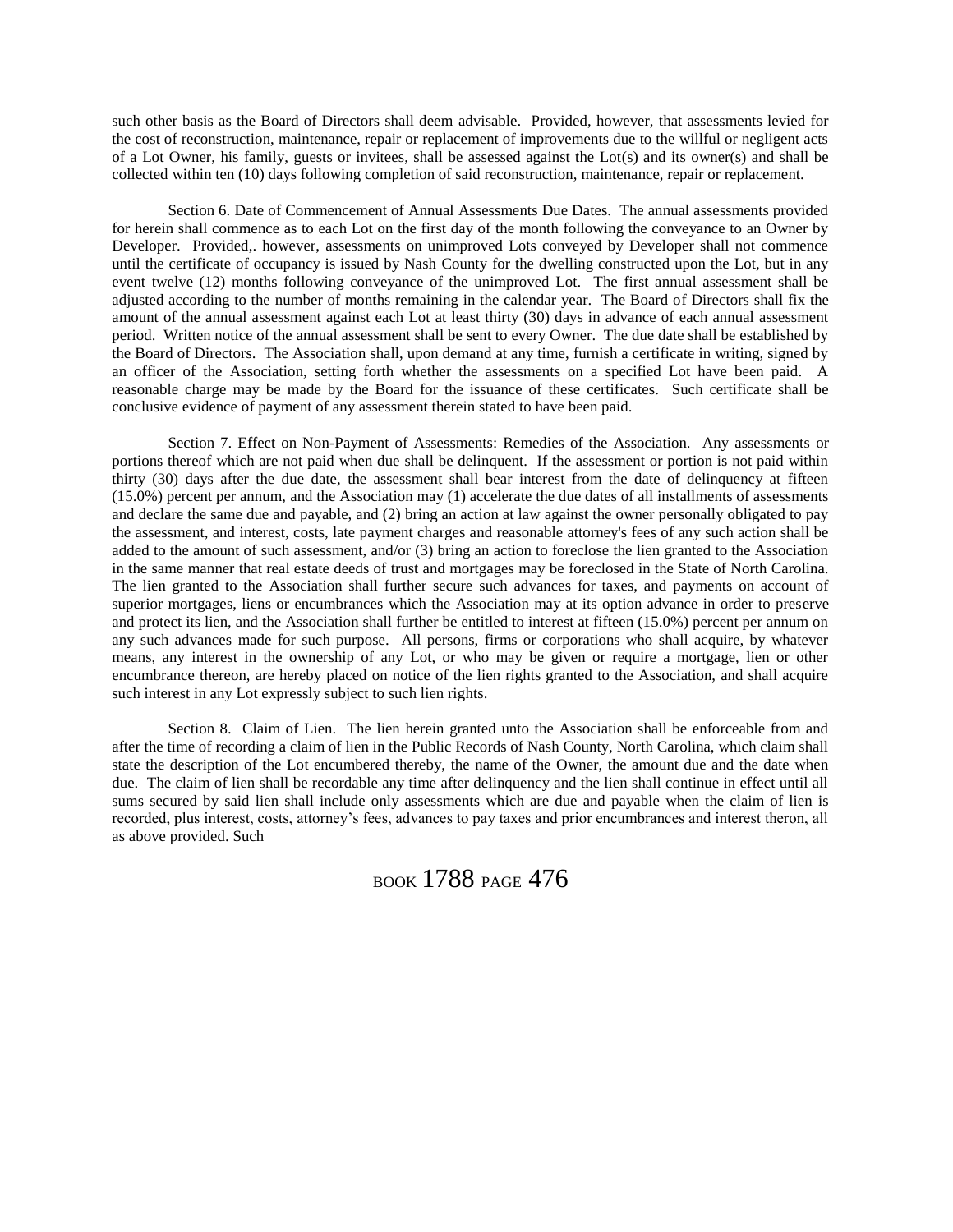claims of lien shall be signed and verified by an officer or agent of the Association. Upon full payment of all sums secured by such claim of lien, the same shall be satisfied of record. No Owner may waive or otherwise escape liability for the assessments provided for herein by abandonment of his Lot.

Section 9. Subordination of the Lien to Mortgage. The lien of the assessments provided for herein on any Lot shall be subordinate to the lien of any mortgage or deed of trust duly recorded in the Nash County Registry on such Lot given by the Owner to secure an indebtedness to any bank, savings bank, savings and loan association, or any similar financial institution. Sale or transfer of any Lot shall not affect the assessment lien.

### ARTICLE V. MISCELLANEOUS PROVISIONS

Section I. No Lot shall be used except for residential purposes. No dwelling shall be erected, altered, placed or permitted to remain on any Lot other than one detached single-family dwelling not to exceed two and one-half stories in height, a private garage for not more than three cars, and outbuildings incidental to residential use. No signs, billboards, placards or devices shall be erected or placed upon the Lots, however, this prohibition shall not restrict an Owner from placing an ordinary name or addresses placard, the typed of which is ordinarily used upon residential premises and shall not prohibit reasonable advertising by Developer, contractors, or Owners for purposes of development and sale or resale of Lots.

Section 2. No building, fence, mail box, mail box post, dwelling, or other structure shall be erected, placed or altered on any Lot until two (2) sets of the construction or alteration plans and specifications, including the exterior color scheme and a plan showing the location of the structure, have been approved by the Architectural Control Committee (hereinafter the "Committee") as to quality of workmanship and materials, harmony of external design and color with existing structures, and as to location with respect to topography and finished grade elevation. No fence or walls shall be erected, placed or altered on a Lot except to the rear of the house unless approved by the Architectural Control Committee as provided in this section.

The heated floor area of any dwelling erected upon a Lot shall, exclusive of porches, carports and garages contain not less than 1600 square feet of heated, interior space, and not less than 1000 square feet of heated interior space, exclusive of porches and garages, on the first story if other than a one-story dwelling.

Section 3. The Architectural Control Committee (the "Committee") is composed of Developer. The Committee may designate a representative to act for it, and in the event of the resignation of Developer, the Association shall appoint one or more persons to take its place, and such successors shall have full authority to act. After Developer has conveyed all Lots in Cedar Ridge the Association shall have the authority to appoint the members of the Architectural Control Committee.

All communications addressed to the Committee shall be addressed to The Hulsey Company, 3669 Flat Rock Drive, Battleboro, North Carolina 27809, or such other address as shall be set forth in an instrument executed by the Developer or the Association recorded in the Office of the Register of Deeds of Nash County.

The Committee's approval or disapproval of plans submitted to it shall be in writing. In the event the Committee or its designated representative fails to approve or disapprove the plans within thirty (30) days after plans and specifications have been submitted to it, or in any event, if no suit to enjoin the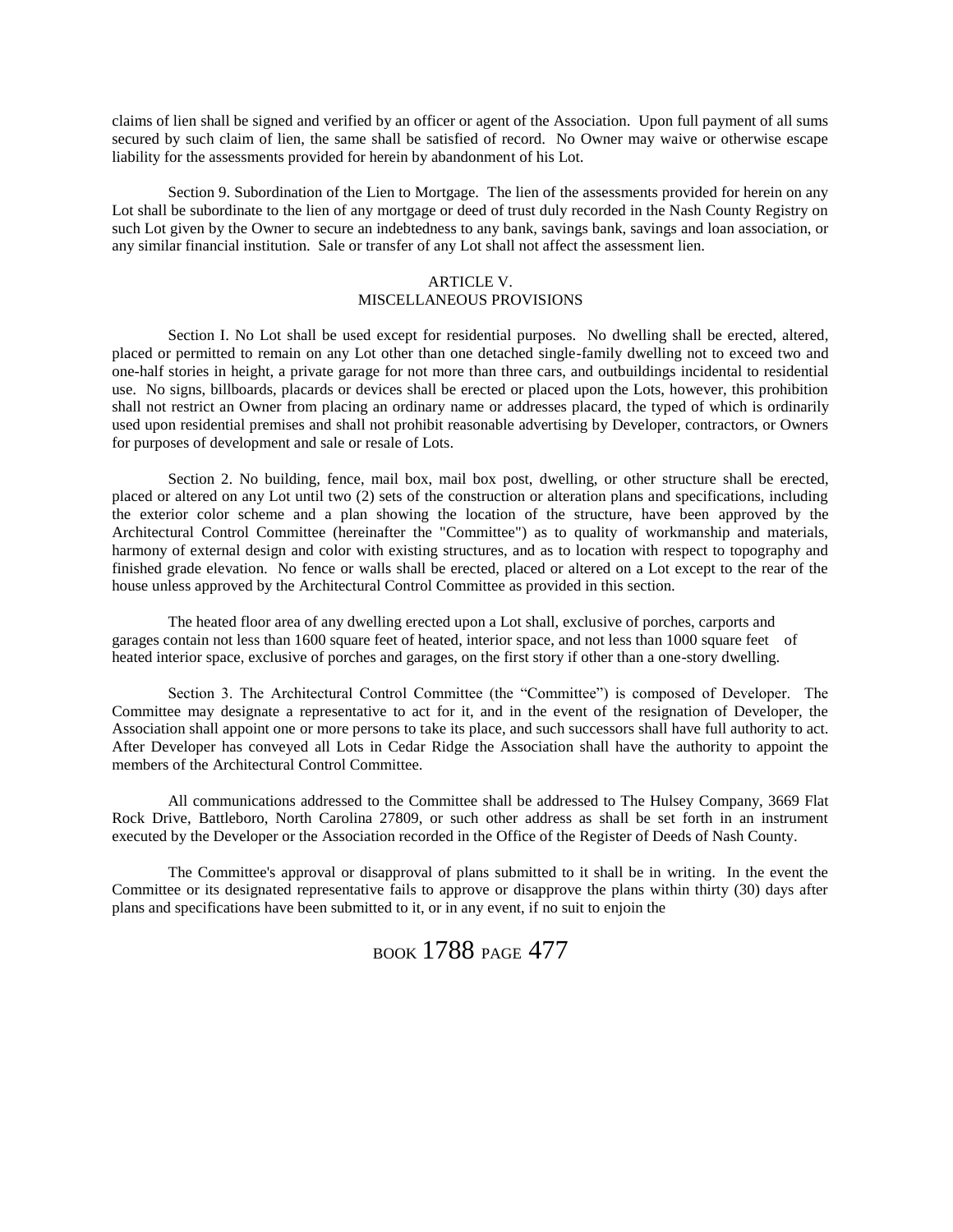construction has been commenced prior to the completion thereof, approval will not be required.

Section 4. The Lots are subject to the zoning and subdivision ordinances and regulations of Nash County, and all dwellings constructed on a Lot shall comply with all such applicable ordinances and regulations, including, but not by way of limitation, front, rear, and side setbacks.

Section 5. Easements for installation and maintenance of utilities and drainage and other easements are reserved as shown on the recorded plat of Cedar Ridge.

Section 6. No noxious or offensive activity shall be carried on upon any Lot, nor shall anything be done thereon which may be or may become an annoyance or nuisance to the Owners.

section 7. No structure of a temporary character, trailer, double-wide, modular home, basement, tent, shack, garage, barn or other outbuilding shall be used on any Lot at any time as a residence either temporarily or permanently.

Section 8. No animals, livestock or poultry of any kind shall be raised, bred or kept on any Lot other than household pets which may be kept provided that they are not kept, bred or maintained for any commercial purpose.

Section 9. No Lot shall be used or maintained as a dumping ground for rubbish or trash. Garbage and other waste shall be kept in sanitary containers and located at the rear of any dwelling located on the Lot. All equipment for the storage or disposal of such material shall be kept in a clean and sanitary condition.

Section 10. Street parking shall be limited to temporary visitors. No cars, trucks, campers, trailers, recreational vehicles or boats may be regularly parked upon the streets. All campers, trailers, boats, and any other recreational vehicles shall be kept inside a garage, storage building or in the fenced back yard and generally not visible from the streets. No vehicles shall be parked in the front yard except on the paved driveway nor shall any vehicle be displayed as being "for sale." All driveways and parking surfaces shall be covered with concrete.

Section 11. Each Owner shall maintain and repair the improvements on his Lot and keep his Lot free of tall grass, undergrowth, dead trees, trash and rubbish and properly maintained so as to present a pleasing appearance, and shall further keep any garage door closed except when in use. In the event an Owner does not properly maintain his Lot or the improvements on his Lot as above provided, then in such event the Association may have the required work done, and the costs thus incurred shall be assessed against the Owner and his Lot, and shall be paid within ten (10) days following completion of said work.

Section 12. Pens, yards and houses for household pets, garbage and trash cans or receptacles, sports or play equipment, yard ornaments and outside above-ground areas for construction materials, coal, oil, wood, or other fuels shall be located to the rear of the dwelling located on the Lot and be screened from view or shielded by the use of shrubs, fences or other suitable screening material. No out door clotheslines will be allowed, and no radio, television antenna, or satellite disks larger than 36 inches in diameter will be allowed unless placed so as not to be visible from the street.

Section 13. These covenants are to run with the land and shall be binding on all parties and all persons claiming under them until January 1, 2020, on which date they shall automatically be extended for successive periods of ten (10) years unless these covenants are